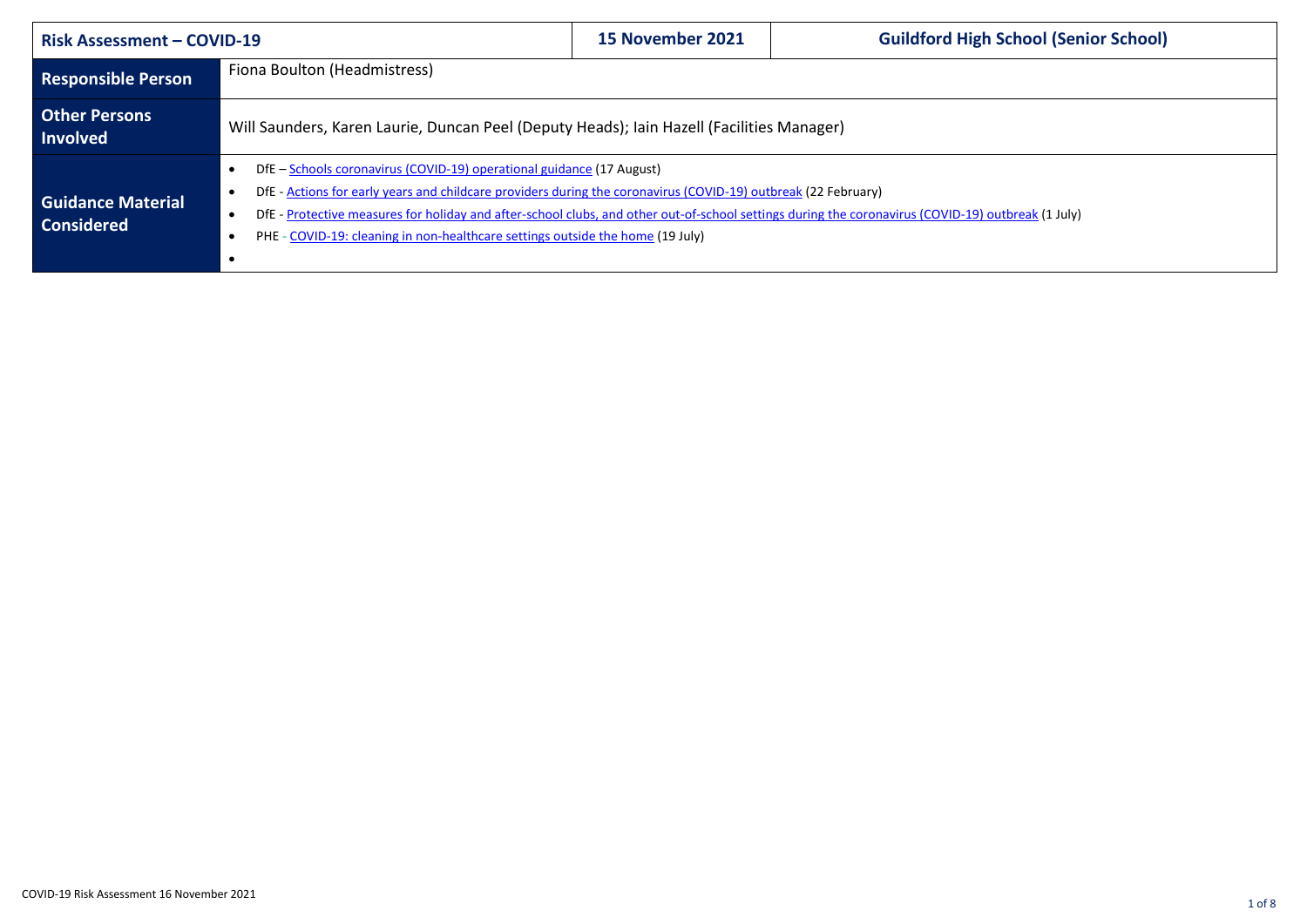# **Details DFE Coronavirus Helpline 0800 046 8687**

Covering staff and pupil H&S for the reopening of Guildford High School from 1 September 2021.

To minimise the risk of infection to all persons, the following system of controls has been applied by the school:

### **At all times**

- 1) Minimise contact with individuals who are required to self-isolate by ensuring they do not attend school
- 2) Ensure everyone is advised to clean their hands thoroughly and more often than usual
- 3) Ensure good respiratory hygiene for everyone by promoting the 'catch it, bin it, kill it' approach
- 4) Promote and engage in asymptomatic testing
- 5) Maintain enhanced cleaning, including cleaning frequently touched surfaces often, using standard products such as detergents
- 6) Keep occupied spaces well ventilated

# **In specific circumstances**

7) Ensure individuals wear the appropriate personal protective equipment (PPE) where necessary

**In response to any infection** 

- 8) Promote and engage with the NHS Test and Trace process
- 9) Manage and report confirmed cases of coronavirus (COVID-19) amongst the school community
- 10) Contain any outbreak by following local health protection team advice

## A close contact is defined as:

- Anyone who lives with someone with COVID-19 symptoms or a positive test result (PCR or LFD)
- Anyone in a support bubble or childcare bubble as if they were part of the same household
- Anyone who has had the following contact with someone who has tested positive for COVID-19 via PCR or LFD test.
	- $\circ$  face-to-face contact including being coughed on or having a face-to-face conversation within 1 metre skin-to-skin physical contact for any length of time
	- o been within 1 metre for 1 minute or longer without face-to-face contact
	- $\circ$  been within 2 metres of someone for more than 15 minutes (either as a one-off contact or added up together over 1 day)
	- o travelled in the same vehicle or a plane

The symptoms of COVID-19 are: a new and continuous cough, or a high temperature, or a loss of or change in a person's normal sense of taste or smell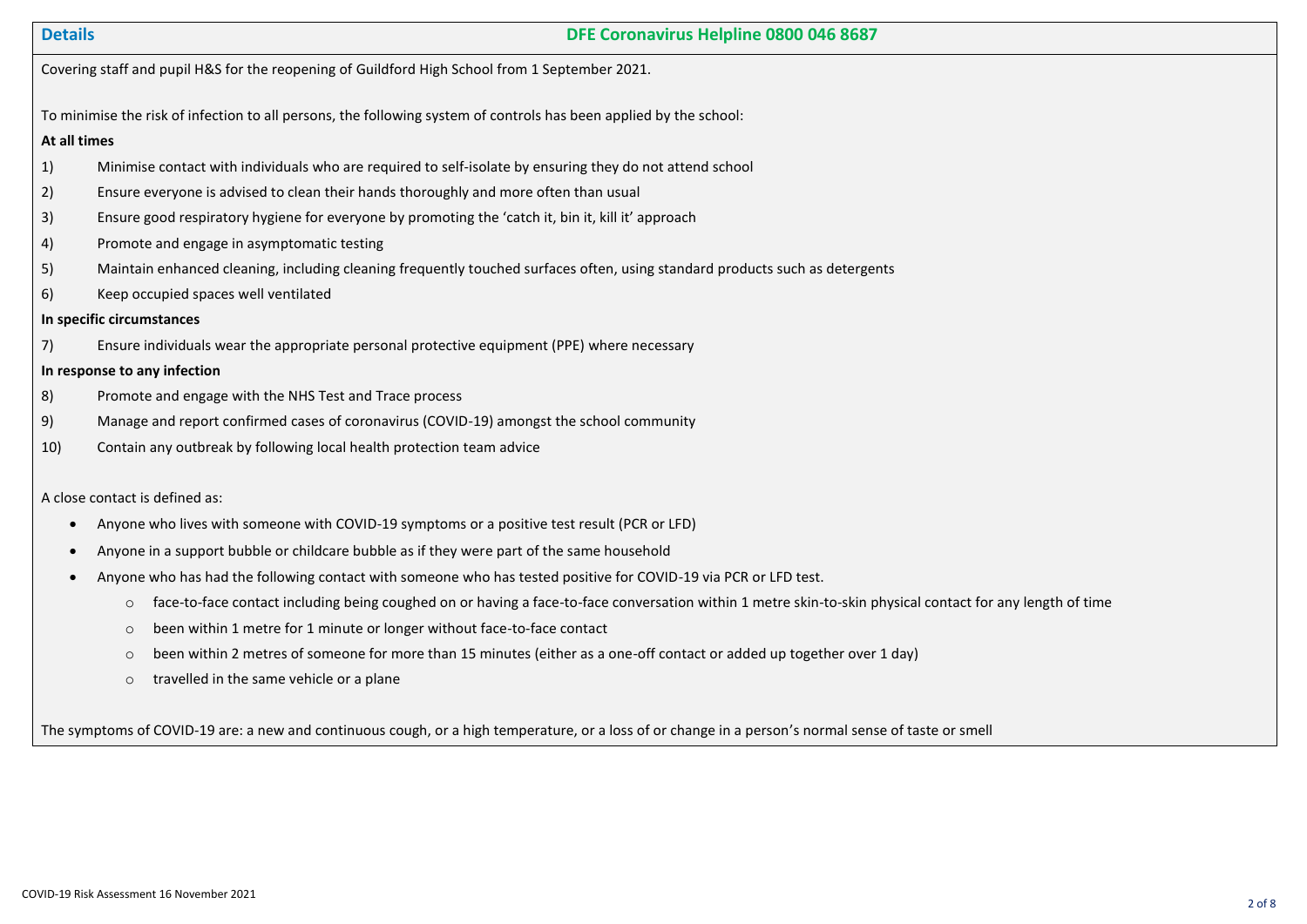| <b>Hazard</b>                    | Who is at<br><b>Risk</b>             | <b>How Can the</b><br><b>Hazards Cause</b><br>Harm | <b>Control Measures Currently in Place</b>                                                                                                                                                                                                                                                                                                                                                                                                                                                                                                                                                                                                                                                                                                                                                                                                                                                                                                                                                                                                                                                                                                                                                                                                                                                                                                                                                                                                                                                                                                                                                                                                                                                                                                                                                                                                                                                                                                                                                                                                                                                                                                                                                                                                                                                                                                                                                                                    |  |  |  |  |
|----------------------------------|--------------------------------------|----------------------------------------------------|-------------------------------------------------------------------------------------------------------------------------------------------------------------------------------------------------------------------------------------------------------------------------------------------------------------------------------------------------------------------------------------------------------------------------------------------------------------------------------------------------------------------------------------------------------------------------------------------------------------------------------------------------------------------------------------------------------------------------------------------------------------------------------------------------------------------------------------------------------------------------------------------------------------------------------------------------------------------------------------------------------------------------------------------------------------------------------------------------------------------------------------------------------------------------------------------------------------------------------------------------------------------------------------------------------------------------------------------------------------------------------------------------------------------------------------------------------------------------------------------------------------------------------------------------------------------------------------------------------------------------------------------------------------------------------------------------------------------------------------------------------------------------------------------------------------------------------------------------------------------------------------------------------------------------------------------------------------------------------------------------------------------------------------------------------------------------------------------------------------------------------------------------------------------------------------------------------------------------------------------------------------------------------------------------------------------------------------------------------------------------------------------------------------------------------|--|--|--|--|
| Infection<br>Control<br>(people) | Staff,<br>Pupils,<br><b>Visitors</b> | Staff contracting<br>COVID-19                      | An individual RA is available for those who feel they may be at higher risk from infection. Anyone who feels they are in this situation<br>$\bullet$<br>needs to contact Susie Moonie (HR Manager).<br>Clinically extremely vulnerable staff (CEV) are advised to attend the workplace, unless specifically advised not to by the NHS.<br>$\bullet$<br>Staff who are required to quarantine having recently visited a county on the government's amber or red lists will not come into<br>$\bullet$<br>school.<br>Staff are taking part in asymptomatic testing in line with DfE guidance.<br>$\bullet$<br>Any staff member with symptoms of COVID-19 is sent home (or does not come into school, as appropriate) to self-isolate for 10 full<br>$\bullet$<br>days and instructed to undertake a PCR COVID-19 test. They must liaise with Susie Mooney and, if cover is required, Sarah Holliday,<br>following the School Absence procedures.<br>Close contacts no longer have to self-isolate but should book and take a PCR test as soon as possible.<br>$\bullet$<br>Where the PCR test returns a positive result:<br>The staff member self-isolates for 10 full days from the day after onset of symptoms and after that they can return if they<br>$\circ$<br>feel well enough. They can return if a cough or anosmia persists beyond this time.<br>The staff member must notify the school of the test result immediately.<br>$\circ$<br>Where five or more cases occur within 10 days the school contacts the DfE helpline for advice on any further action required.<br>$\circ$<br>The school will carry out close contact tracing to identify any other staff or pupils who will be required to take a PCR test.<br>$\circ$<br>The school will review the case against the Group guidance on COVID-19 and ARMS to establish if it was likely that the<br>$\circ$<br>infection was contracted as a result of occupational exposure and record it on ARMS if it was.<br>If the test result is negative the staff member with symptoms can return to school when they feel well enough to do so.<br>$\bullet$<br>Where an LFD test returns a positive result:<br>$\bullet$<br>The member of staff must self-isolate, arrange a PCR test, and follow the above if positive. If negative, return to work.<br>$\circ$<br>The school must be notified of a positive LFD test and the subsequent PCR test result.<br>$\circ$ |  |  |  |  |
|                                  |                                      | <b>Pupils contracting</b><br>COVID-19              | Any pupil with symptoms of COVID-19 should not attend school for 10 full days from day after the onset of symptoms and is expected<br>$\bullet$<br>to book and take a PCR test. The pupil/parents are instructed to notify the school immediately if a positive result is obtained.<br>Where five or more cases occur within 10 days the school contacts the DfE helpline for advice on any further action required.<br>A negative result means the pupil can return to school, when they feel well enough.<br>$\bullet$<br>Where a pupil indicates an individual in their household is unwell with symptoms compatible with COVID-19, they no longer need to<br>self-isolate for up to 10 days but they will be advised to book a PCR test.<br>Clinically extremely vulnerable pupils are advised to attend school at this time, unless instructed not to by the NHS.<br>$\bullet$<br>Pupils/children who are required to quarantine having recently visited a county on the government's amber or red lists must not<br>$\bullet$<br>come into school.                                                                                                                                                                                                                                                                                                                                                                                                                                                                                                                                                                                                                                                                                                                                                                                                                                                                                                                                                                                                                                                                                                                                                                                                                                                                                                                                                                      |  |  |  |  |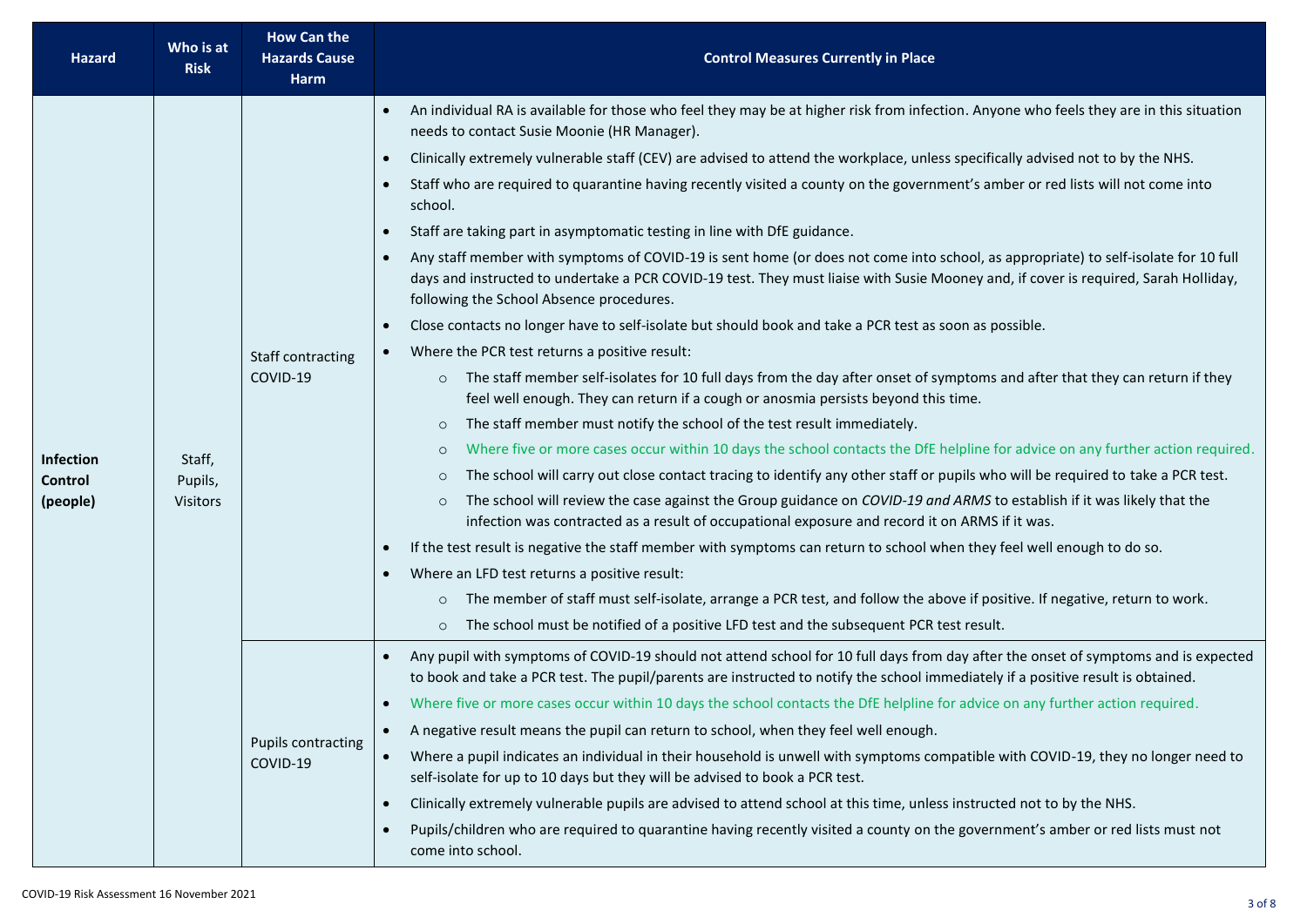|                                |                  |                                                                                                                                                                                                          | All visitors to site carefully managed and identification details recorded and held for 21 days to support the Test and Trace process.<br>$\bullet$                                                                                                                                                                                                    |
|--------------------------------|------------------|----------------------------------------------------------------------------------------------------------------------------------------------------------------------------------------------------------|--------------------------------------------------------------------------------------------------------------------------------------------------------------------------------------------------------------------------------------------------------------------------------------------------------------------------------------------------------|
|                                |                  |                                                                                                                                                                                                          | Details of any specific local procedures are communicated to all visitors before they come to site.<br>$\bullet$                                                                                                                                                                                                                                       |
|                                |                  | <b>Visitors</b>                                                                                                                                                                                          | Parents are advised to drop children off alone, i.e. not to come with partners or family and not to congregate at the school entrance.<br>$\bullet$                                                                                                                                                                                                    |
|                                |                  | contracting<br>COVID-19                                                                                                                                                                                  | Contractors attending while school is operational are notified that the school is operational and their access requirements reviewed<br>$\bullet$<br>on a case by case basis.                                                                                                                                                                          |
|                                |                  |                                                                                                                                                                                                          | Central office staff visiting schools are eligible for inclusion in asymptomatic testing but this is not a condition of entry and all normal<br>infection control practices will still be followed.                                                                                                                                                    |
|                                |                  | Additional<br>measures                                                                                                                                                                                   | All testing is carried out in strict adherence to the procedures contained in the "NHS How to Guide: Rapid Testing in Schools and<br>Colleges" (the 'How to Guide')                                                                                                                                                                                    |
|                                |                  | required to<br>support testing<br>that is carried out<br>in a school that is<br>an asymptomatic<br>testing site (ATS),<br>i.e. not tests that<br>are carried out at<br>home by either<br>staff or pupils | Premises - Pupils are being tested in the main hall, the 2016 Hall and the Marquee on the first day of term and again 3-5 days later.<br>Testing areas are cleaned down before being returned to normal use. General safety of the premises, e.g. condition, slips and trips, is<br>already managed covered in other existing school risk assessments. |
|                                |                  |                                                                                                                                                                                                          | PPE - PPE requirements vary by role but will be provided in line with the DfE/PHE guidance. All testing staff are trained in correct<br>donning and doffing procedures. PPE will be changed in line with the frequencies detailed in the 'How to quide'                                                                                                |
| Asymptomatic<br><b>Testing</b> |                  |                                                                                                                                                                                                          | Storage of materials - testing kits are stored securely at a temperature between 2C and 30C. Prior to use all reagents will be brought<br>up to 15C if necessary. Deliveries will be handled in accordance with the school's existing manual handling procedures.                                                                                      |
|                                |                  |                                                                                                                                                                                                          | Waste - COVID waste can be disposed in the normal waste.<br>$\bullet$                                                                                                                                                                                                                                                                                  |
|                                | Staff;<br>Pupils |                                                                                                                                                                                                          | Cleaning - Cleaning is carried out in line with the requirements and frequencies detailed in the 'How to guide' and the linked training<br>modules.                                                                                                                                                                                                    |
| Programme                      |                  |                                                                                                                                                                                                          | First Aid - the school will ensure that access to first aid provision is possible whenever asymptomatic testing is being carried out.                                                                                                                                                                                                                  |
|                                |                  |                                                                                                                                                                                                          | Monitoring - the school's Team Leader verifies the school is ready to start testing and carry out periodic monitoring to verify that the<br>٠<br>requirement standards are being maintained.                                                                                                                                                           |
|                                |                  |                                                                                                                                                                                                          | Testing – tests are self-administered under direction of the testing team. Where additional assistance is required home tests will be<br>distributed for parents to test their children at home.                                                                                                                                                       |
|                                |                  |                                                                                                                                                                                                          | Results                                                                                                                                                                                                                                                                                                                                                |
|                                |                  |                                                                                                                                                                                                          | Pupils may attend their first class after the first test has been completed.<br>٠                                                                                                                                                                                                                                                                      |
|                                |                  |                                                                                                                                                                                                          | Anyone in receipt of a positive LFD test result will be collected by parents.<br>٠                                                                                                                                                                                                                                                                     |
|                                |                  |                                                                                                                                                                                                          | Those undertaking home tests must report their results to Test and Trace and the school and in the case of a positive result, self-<br>٠<br>isolate and arrange a PCR confirmation test.                                                                                                                                                               |
|                                |                  | Potential                                                                                                                                                                                                | Pupil/staff member sent home and instructed to arrange a COVID-19 test. The school may provide a PCR test kit where doing so may<br>$\bullet$<br>increase the likelihood of a test being completed.                                                                                                                                                    |
| Suspected /<br>confirmed case  | Staff/<br>pupils | contamination of<br>surfaces and for<br>person to person<br>spread                                                                                                                                       | Pupils with symptoms are isolated in the Medical Room with an open window. Where this is not possible, they are kept at least 2m<br>$\bullet$<br>away from all other people.                                                                                                                                                                           |
| in school                      |                  |                                                                                                                                                                                                          | If a bathroom is required while awaiting collection this will be cleaned and disinfected immediately after use using normal cleaning<br>products.                                                                                                                                                                                                      |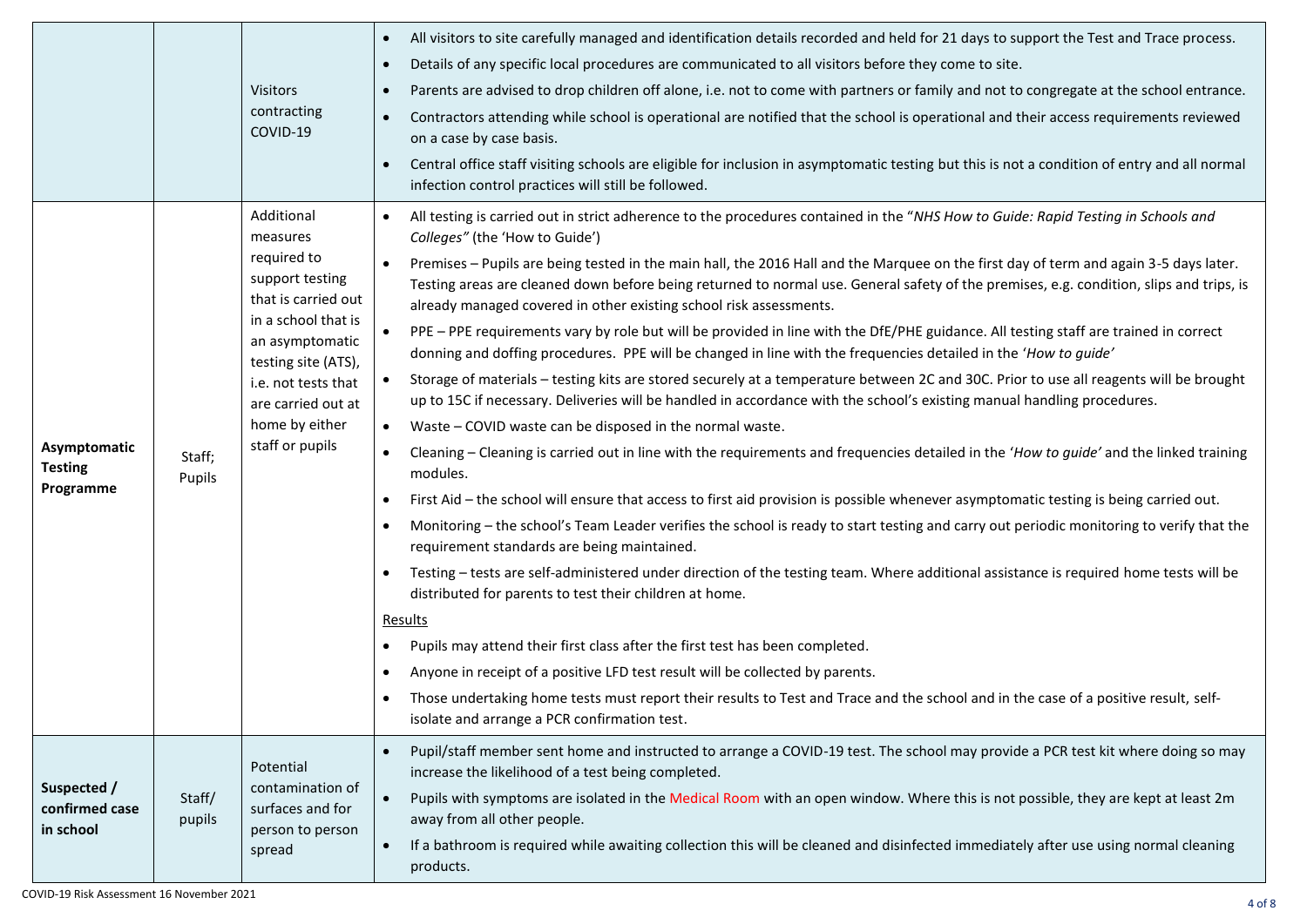|                                            |                                      |                                                                                            | Cleaning and disinfection of the area is carried out in accordance with DfE guidance COVID-19: cleaning of non-healthcare settings<br>$\bullet$<br>Symptomatic pupils should either be collected by a family member or walk home. Where transport is required the school will have<br>$\bullet$<br>regard to the principles contained in Safe Working in Education Childcare and Children's Social Care Settings (5 July)<br>Any staff member who provided close-contact care (with or without PPE) is only required to self-isolate if their subsequent PCR test<br>$\bullet$<br>result is positive.<br>PPE, i.e. disposable face masks (type IIR), disposable gloves, disposable aprons and eye protection is supplied for providing care to<br>$\bullet$<br>suspected cases but is only required where 2m separation cannot be maintained.                                                                                                                                                                                                                                                                                                                                                                                                                                                                                                                                                                                                                                                                                                                                                                                                                                                                                                                                                                                                                                                                                                                                                                                                                                                                                  |
|--------------------------------------------|--------------------------------------|--------------------------------------------------------------------------------------------|--------------------------------------------------------------------------------------------------------------------------------------------------------------------------------------------------------------------------------------------------------------------------------------------------------------------------------------------------------------------------------------------------------------------------------------------------------------------------------------------------------------------------------------------------------------------------------------------------------------------------------------------------------------------------------------------------------------------------------------------------------------------------------------------------------------------------------------------------------------------------------------------------------------------------------------------------------------------------------------------------------------------------------------------------------------------------------------------------------------------------------------------------------------------------------------------------------------------------------------------------------------------------------------------------------------------------------------------------------------------------------------------------------------------------------------------------------------------------------------------------------------------------------------------------------------------------------------------------------------------------------------------------------------------------------------------------------------------------------------------------------------------------------------------------------------------------------------------------------------------------------------------------------------------------------------------------------------------------------------------------------------------------------------------------------------------------------------------------------------------------------|
| <b>Infection</b><br>Control<br>(practices) | Staff,<br>Pupils,<br><b>Visitors</b> | Operational<br>practices in place<br>to minimise the<br>risk of the spread<br>of infection | <b>Face Coverings</b><br>Secondary<br>$\bullet$<br>Adults and pupils will be encouraged to wear face coverings when moving around the premises, in corridors and communal<br>$\circ$<br>areas.<br>When cases numbers rise, face masks may be re-introduced into classrooms, during lessons (DfE advice, Nov 21).<br>$\circ$<br><u>All</u><br>$\bullet$<br>Face coverings are encouraged for those >11yrs using public transport. The school supports safe disposal and hand hygiene<br>$\circ$<br>practices for those arriving with face masks.<br>The school holds a small supply of disposable face coverings.<br>$\circ$<br>Pupils, staff, and visitors are briefed in the safe wearing, removal and storage of face coverings including hand hygiene.<br>$\circ$<br><b>Good Hand and Respiratory Hygiene</b><br>Soap and running water or hand sanitiser is readily available.<br>$\bullet$<br>Hands are cleaned by all pupils, staff members and visitors, using soap or sanitiser on arrival, after break, when changing rooms,<br>before and after eating, and after using the bathroom.<br>Skin friendly cleansing wipes used for those who need assistance in cleaning hands and sanitiser use supervised where necessary.<br>$\bullet$<br>'Catch-it, bin-it, kill-it', promoted throughout school.<br>$\bullet$<br>The school provides tissues and sufficient bins to support disposal of waste.<br>$\bullet$<br>The school considers support for those who may have difficulty or those who spit or use saliva as a sensory stimulant.<br>$\bullet$<br>Cleaning<br>A cleaning schedule is in place showing increased frequency with a focus on areas used by multiple groups and frequently touched<br>surfaces in line with normal procedures and cleaning risk assessment. No requirement for additional PPE to be worn for routine<br>cleaning.<br>Cleaning following confirmed/suspected case carried out in accordance with PHE guidance COVID-19: cleaning of non-healthcare<br>settings.<br>Where cleaning is contracted out the school maintains a record of what enhanced processes have been implemented. |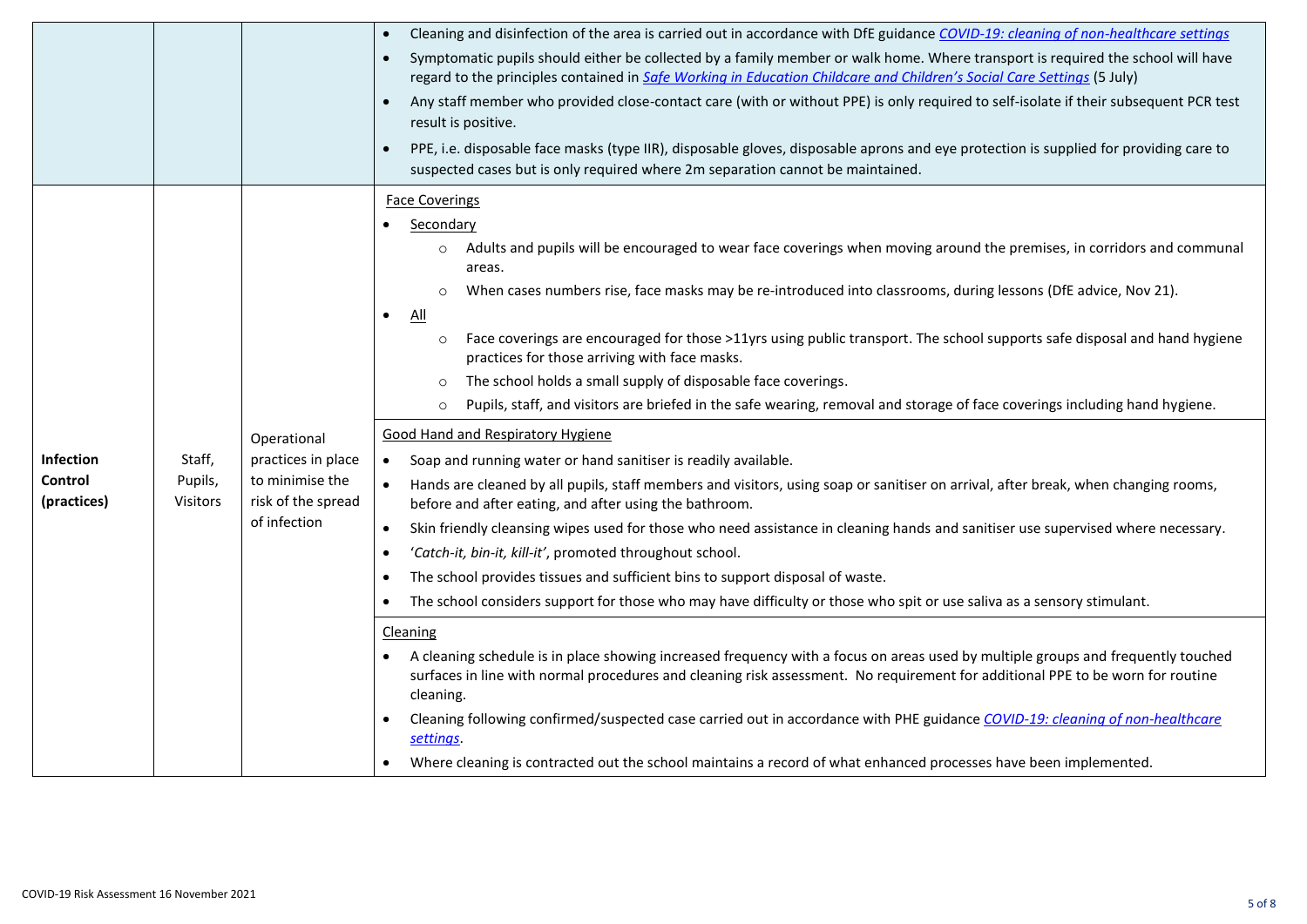|  | <b>Grouping and Measures Within GHS Senior School</b>                                                                                                                                                                                                                                                                                                                                                                                          |
|--|------------------------------------------------------------------------------------------------------------------------------------------------------------------------------------------------------------------------------------------------------------------------------------------------------------------------------------------------------------------------------------------------------------------------------------------------|
|  | In line with DfE guidelines (17 August) pupil bubbles are no longer required.<br>$\bullet$                                                                                                                                                                                                                                                                                                                                                     |
|  | Staff should maintain records of seating plans within their classes, in case close contacts need to be traced.<br>$\bullet$                                                                                                                                                                                                                                                                                                                    |
|  | Pupils will have a locker. Pupils are not using exercise books but are given a Pukka pad on which to do written work for all subjects;<br>$\bullet$<br>this is then be photographed and uploaded to their iPad for marking and storage on Showbie, OneNote or OneDrive. For many tasks,<br>pupils work directly on their iPad, using their Apple Pencil. Most resources are distributed electronically; most work is marked<br>electronically. |
|  | Main school assemblies will be divided, with Years 7-9 and Years 10-13 having separate assemblies.<br>$\bullet$                                                                                                                                                                                                                                                                                                                                |
|  | Lunchtimes will be staggered, with Years 7-8 lunchbreak taking place at 12:45 to 13:40; Years 9 to 13 will be at 13:25 to 14:30.<br>$\bullet$                                                                                                                                                                                                                                                                                                  |
|  | All staff can operate across multiple classes and year groups but will practise social distancing where possible.<br>$\bullet$                                                                                                                                                                                                                                                                                                                 |
|  | Pupils sit side by side and facing forwards where possible.<br>$\bullet$                                                                                                                                                                                                                                                                                                                                                                       |
|  | Education and care support for those with complex needs is provided as normal.<br>$\bullet$                                                                                                                                                                                                                                                                                                                                                    |
|  | Extra-curricular activities can run as normal (pre-COVID 19) but staff must maintain a register of attendees, using the SOCs system, in<br>$\bullet$<br>case close contacts need to be traced. Where activities allow it, a seating plan should be recorded.                                                                                                                                                                                   |
|  | <b>Other Considerations</b>                                                                                                                                                                                                                                                                                                                                                                                                                    |
|  | Specific assessments are carried out for those with SEND needs to help with adjustments as necessary.<br>$\bullet$                                                                                                                                                                                                                                                                                                                             |
|  | Supply/peripatetic teachers can move between schools but will minimise contact and socially distance as much as possible.<br>$\bullet$                                                                                                                                                                                                                                                                                                         |
|  | Specialist staff e.g. therapists work as normal.<br>$\bullet$                                                                                                                                                                                                                                                                                                                                                                                  |
|  | Parents are informed of the processes in place for drop-off and collection, including discouraging gathering at the school gates.<br>$\bullet$                                                                                                                                                                                                                                                                                                 |
|  | Dedicated school transport (school minibuses)                                                                                                                                                                                                                                                                                                                                                                                                  |
|  | Multiple year groups can use the minibuses but staff must record names, in case close contacts need to be traced. Face masks should be<br>encouraged.                                                                                                                                                                                                                                                                                          |
|  | No one with symptoms or a close contact is to travel<br>$\bullet$                                                                                                                                                                                                                                                                                                                                                                              |
|  | Social distancing practised as far as possible<br>$\bullet$                                                                                                                                                                                                                                                                                                                                                                                    |
|  | Ventilation of fresh air maximised<br>٠                                                                                                                                                                                                                                                                                                                                                                                                        |
|  | Hands cleaned before boarding and again on disembarking<br>٠                                                                                                                                                                                                                                                                                                                                                                                   |
|  | School vehicles cleaned more frequently.<br>$\bullet$                                                                                                                                                                                                                                                                                                                                                                                          |
|  | <b>Public Transport</b>                                                                                                                                                                                                                                                                                                                                                                                                                        |
|  | Walking, cycling, scooting to and from school are all promoted                                                                                                                                                                                                                                                                                                                                                                                 |
|  | Face coverings are required by law on public transport for all over 11 years old.<br>$\bullet$                                                                                                                                                                                                                                                                                                                                                 |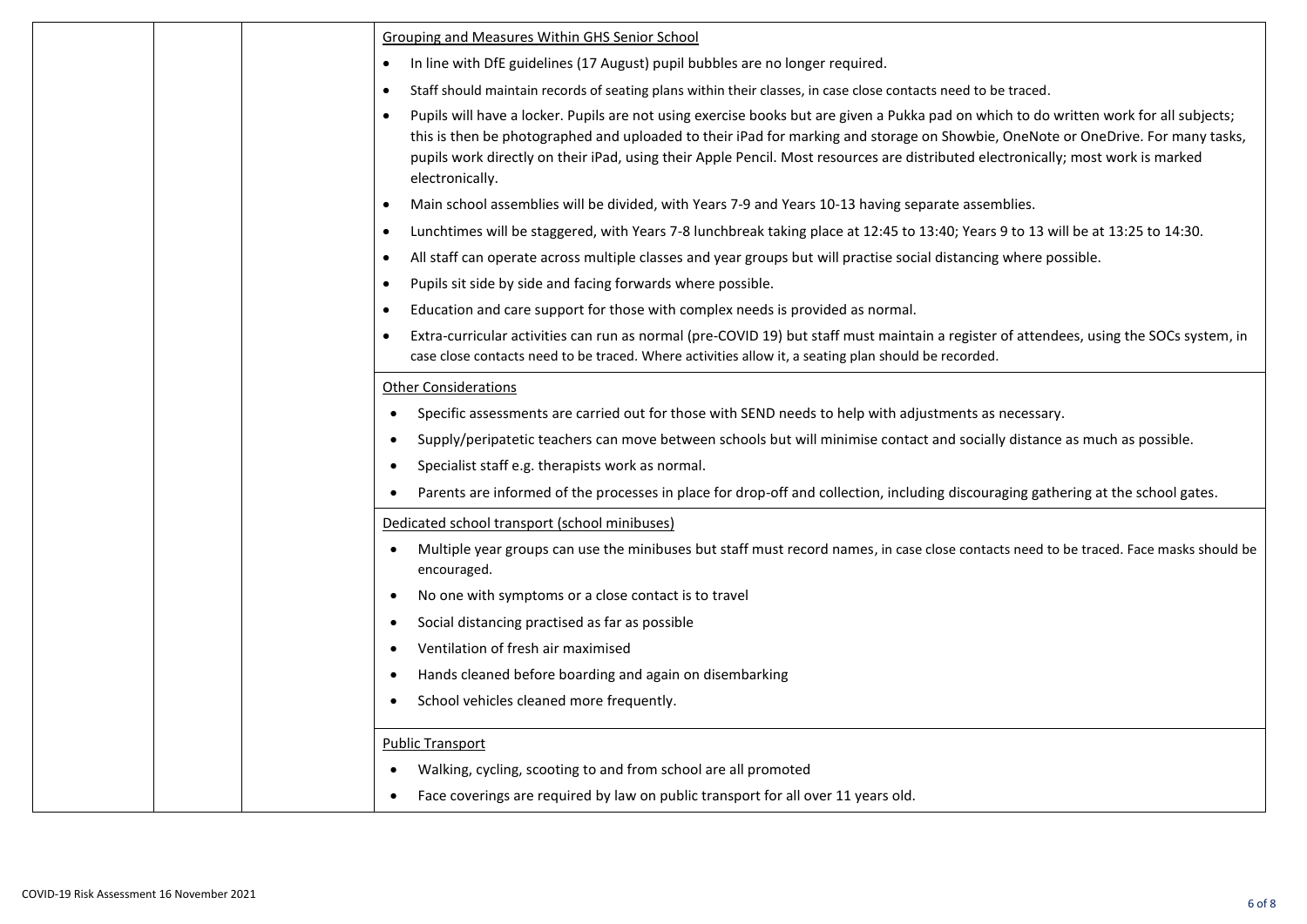|                                                                                     |                                             |                                                                                                                             | Office areas<br>Teams (on-line) meetings/email exchanges will continue to be encouraged, rather than personal meetings in small/communal<br>offices.<br>Ventilation will be maximised in communal offices                                                                                                                                                                                                                                                                                                                                                                                                                                                                                                                                            |
|-------------------------------------------------------------------------------------|---------------------------------------------|-----------------------------------------------------------------------------------------------------------------------------|------------------------------------------------------------------------------------------------------------------------------------------------------------------------------------------------------------------------------------------------------------------------------------------------------------------------------------------------------------------------------------------------------------------------------------------------------------------------------------------------------------------------------------------------------------------------------------------------------------------------------------------------------------------------------------------------------------------------------------------------------|
| <b>Infection</b><br><b>Control</b><br>(premises)                                    | Staff,<br>Pupils,<br>Visitors               | Changes to or<br>introduction of<br>physical control<br>measure to<br>minimise the risk<br>of the spread of<br>infection    | Classrooms will be kept tidy and clear of clutter to aid cleaning.<br>$\bullet$<br>The whole school is kept well ventilated insofar as the ventilation systems allow and whilst maintaining a suitable teaching and<br>working environment. Mechanical ventilation systems are set to 'fresh air' mode where possible. Single room systems continue to<br>operate as normal.<br>Windows are opened where possible, and where temperature allows it, and where doing so does not create undue risks. Where no<br>$\bullet$<br>mechanical ventilation is provided, windows are fully opened at least at every break time to vent the room.<br>Non-fire doors are propped open to support ventilation and to remove need for hand contact.<br>$\bullet$ |
| <b>Anxiety, stress</b><br>and worry                                                 | Staff,<br>pupils<br>(parents<br>indirectly) | Those coming to<br>work or school<br>may be anxious,<br>worried or<br>stressed                                              | This risk assessment and its findings have been shared with staff and published on the school website.<br>$\bullet$<br>Staff have access to Group's occupational health and counselling service                                                                                                                                                                                                                                                                                                                                                                                                                                                                                                                                                      |
| Intimate<br>Care/Higher<br>Dependency<br><b>Pupils</b>                              | Staff,<br>Pupils                            | Intimate care<br>brings people<br>within close<br>proximity of each<br>other thereby<br>increasing the risk<br>of infection | Staff providing intimate care to use PPE as they would do normally for providing care in line with children's needs<br>$\bullet$<br>No specific PPE is required unless the child in question is symptomatic (see Suspected/confirmed case in school section).<br>$\bullet$                                                                                                                                                                                                                                                                                                                                                                                                                                                                           |
| <b>Failure to</b><br>follow local<br>rules                                          | Staff,<br>Pupil,<br><b>Visitors</b>         | Persons fail to<br>follow local rules<br>due to lack of<br>awareness or<br>persons who<br>violate local rules               | All staff reminded of their duty to follow these control measures and to support staff or pupils who may fail to follow these in a<br>constructive manner.<br>Transgressions will be escalated through existing behaviour/disciplinary arrangements.                                                                                                                                                                                                                                                                                                                                                                                                                                                                                                 |
| The school<br>lapses in<br>following<br>national/ group<br>guidelines and<br>advice | Staff,<br>Pupil,<br><b>Visitors</b>         | Lack of awareness<br>leads to failure to<br>follow required<br>controls                                                     | Central office to ensure that Coronavirus pages on the Hub are kept updated.<br>$\bullet$<br>$\bullet$<br>Important updates/changes included in CEO's Heads Bulletins.<br>Regular key guidance updates issued by Group H&S Manager.<br>$\bullet$<br>Headteacher to ensure that all relevant guidance is followed and communicated to staff.<br>$\bullet$<br>Senior Leaders keep themselves up-to-date with advice issued by, but not limited to, DfE, NHS, Department of Health and Social Care<br>$\bullet$<br>and PHE, and review this risk assessment accordingly.                                                                                                                                                                                |